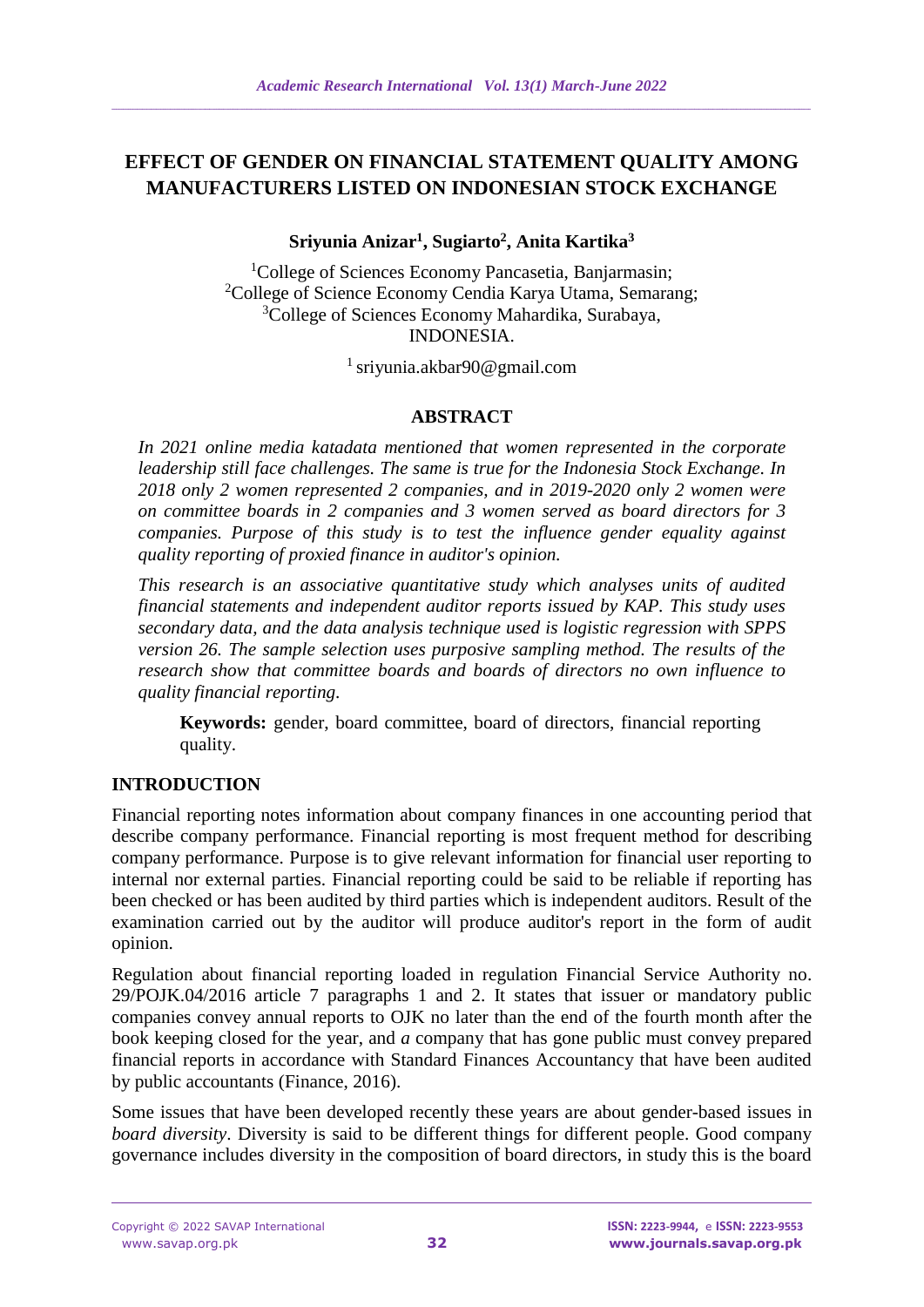of directors proxied to the audit committee and the board of directors. Gender diversity is expected to get trust from investors so that there is good company governance.

Rules governing gender equality are contained in Law No. 1 of 2017. The Ministry of Women's Empowerment and Child Protection (2021) also states that every company is obliged to provide equal opportunities for men and women.

2021 online media katadata states that women represented in company leadership positions still face challenges, according to Bi Yuliawati faiz. According to UN Women's research, 84% of companies in Indonesia stated that at least there is 1 woman on the board of directors. The following table shows the ratio of men to women on boards of directors and on boards of audit committees among manufacturers listed on the Indonesia Stock Exchange during 2018  $-2020.$ 

This table shows initial gender composition on the board of directors and boards of audit committees of manufacturers on the Indonesia Stock Exchange in 2018 – 2020, with sample of 10 companies.

In organizational structure, the audit committee has a role in supervision as well as in senior reviews of information presented. The role of the board of commissioners is to lead as well as

| <b>Gender</b> | Year      |    |                                                   |    |      |  |  |  |  |
|---------------|-----------|----|---------------------------------------------------|----|------|--|--|--|--|
|               | 2018      |    | 2019                                              |    | 2020 |  |  |  |  |
|               | Committee |    | Directors Committee Directors Committee Directors |    |      |  |  |  |  |
| Women         | 2         | 2  | 2                                                 | 3  |      |  |  |  |  |
| Men           | 8         | 8  | 8                                                 |    | 8    |  |  |  |  |
| Total         | 10        | 10 | 10                                                | 10 | 10   |  |  |  |  |

manage by comprehensive and inclusive maintain, control and manage assets in accordance with company purpose. Peni & Vähämaa's (2010) study discloses that women and men own different actions when faced with the same conditions, for example: leadership style, communication, risk avoidance and in decision-making, so gender difference among top-level managers could affect taking decision.

Gender equality studies can be explained through upper echelons theory (UET). A previous study by Maula & Rakhman (2018) states that gender-based diversity on boards has an effect to level violating financial reporting rule. Only female CEOs and the female proportion of the board of directors while the female CFO and the proportion of women on the audit committee no own influence on the level of violation during financial reporting. Sugiharto & Rudiawarni (2017) explain that gender variability has a negative influence on discretionary accruals, and women also have a negative effect on control variables (leverage). Israel (2020) states that female CEOs do not have an effect on the quality of financial reporting (discretionary accruals), female CEOs have a positive impact on fair audit opinion without exception. Preference risk could moderate female CEOs in quality financial reporting. Mother Earth (2019) states that the gender of the audit committee does not influence the quality of financial reporting at the company in case this is Mark persistence.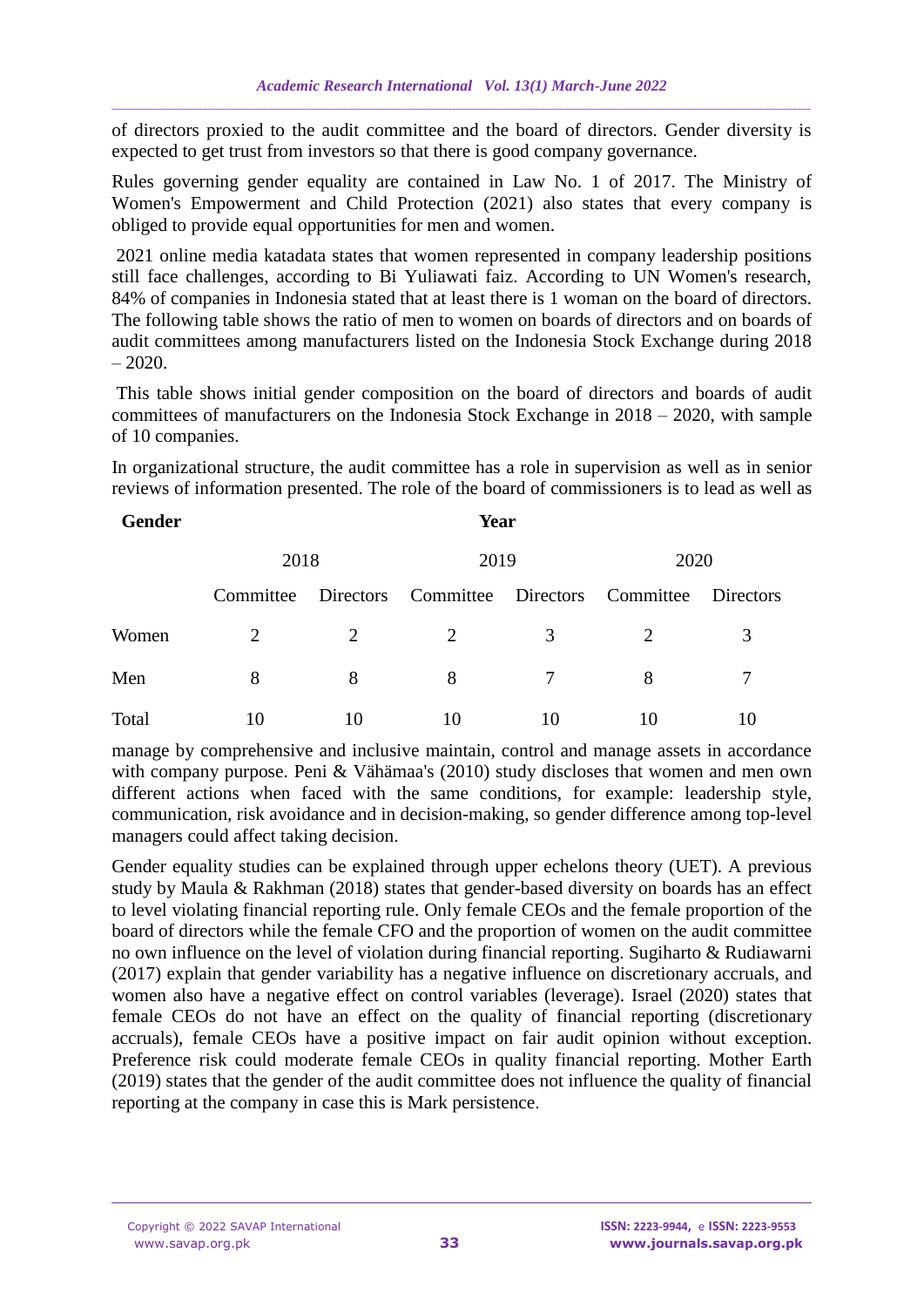## **REVIEW OF RELATED LITERATER**

#### **Upper Echelons Theory**

UET states that draft management peak is the main strategic decision-maker in an organization. Strategic decisions made lead to direct impacts on outcomes for the company. Party management own not quite enough answer to the company or organization by thorough. Based on these characteristics, what to do and how party management works will influence results and outcomes for companies. Focus to characteristics management peak will produce strong explanation of outcomes, including namely:

- a. age
- b. education
- c. term in office
- d. crises

#### **Report Finance**

Financial statements according to PSAK No. 1 in 2018, which is part of the financial reporting process. Complete financial statements usually present a balance sheet, income statement, statement of changes in financial position and notes to financial statements. Financial statements are reports that show the financial condition of a company currently or within a certain period and the components of the complete financial statements according to Indonesian Institute of Accountants, 2018 .

- a. Statement of financial position at the end of the period.
- b. Statement of profit or loss and other comprehensive income during the period.
- c. Statement of changes in equity during the period,
- d. Statement of cash flows for the period,
- e. Notes of financial statements, containing a summary, significant accounting policies and other explanatory information,

Statement of financial position at the beginning of the nearest prior period when the entity applies an accounting policy retrospectively or remanufactures about presentation of posts in the financial report or entity reclassifies items in its financial statements.

Auditors must have relevant qualifications, understand the criteria used, and should have the competence to know the type and amount of evidence needed to reach the right conclusions (Arens *et. al.*, 2015) . The last stage in the audit process is report-writing by providing an opinion based on the auditor's professional beliefs. The audit opinion is expressed in an opinion paragraph on the audit report. The auditor 's report must contain a statement of opinion in the financial statements as a whole. The financial statements referred to in a reporting standard is a balance sheet, income statement, changes in equity, cash flows and notes to financial statements.

According to Arens *et. al.*, ( 2015) the auditor's opinion consists of:

- a. Unqualified opinion
- b. Unqualified opinion with explanatory language
- c. Fair With Exception (qualified opinion)
- d. Unreasonable opinion (adverse opinion)
- e. Refuse to give an opinion (disclaimer of opinion)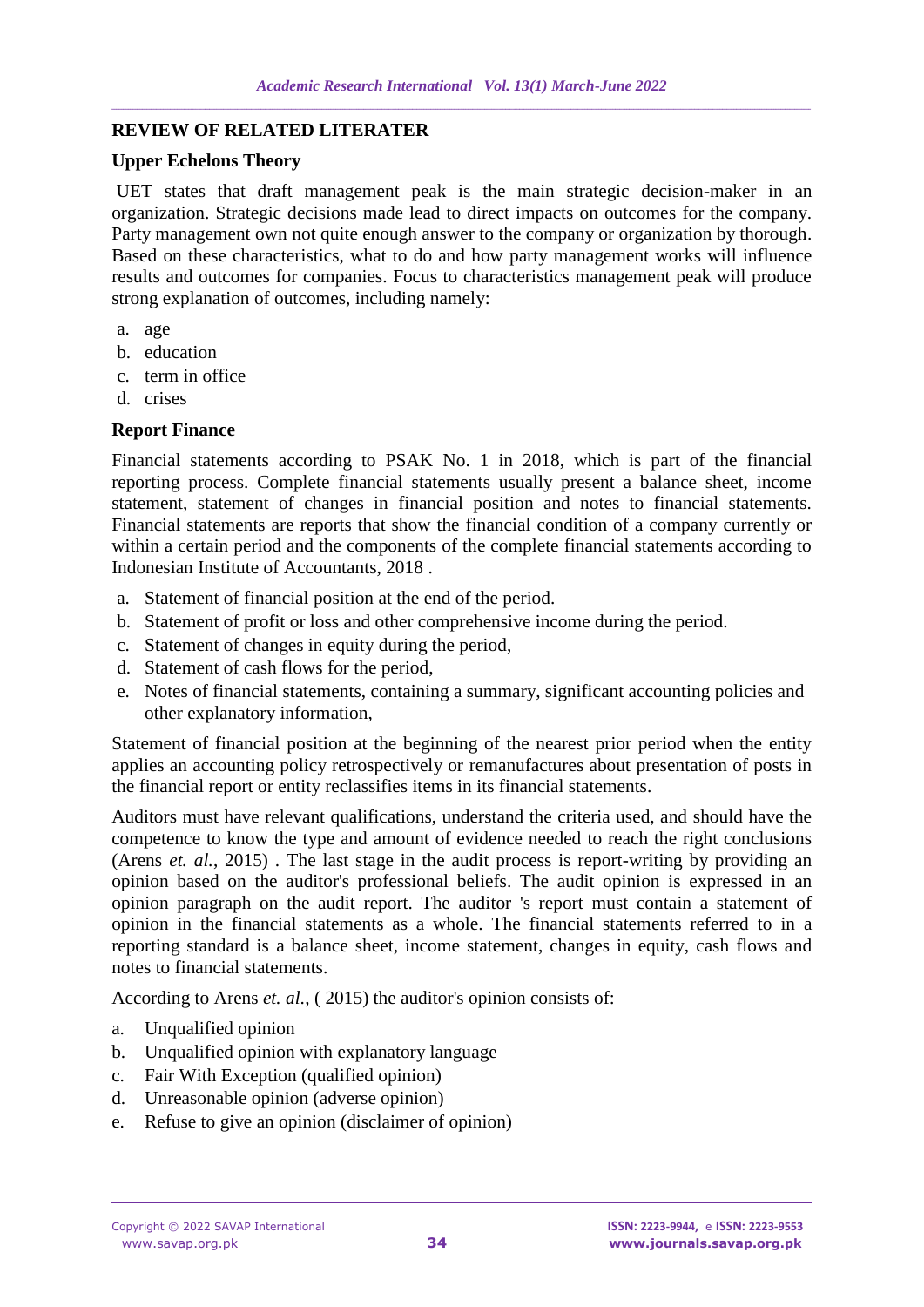#### **Gender**

The term gender has a broader meaning than gender type. Gender includes leadership style, communication style, risk level and decisions taken by somebody (Peni & Vähämaa, 2010). The possibility of a man adopting a feminist leadership syle or a woman adopting a masculine leadership style is remote. Therefore, usually the meaning of gender being one worries that the data is not reflect actual conditions (Sugiharto & Rudiawarni, 2017) .

#### **Gender Diversity**

Board gender diversity occurs. This indicates existence of different characteristics among board members, according to Robinson and Deschant.

| No. | <b>Name</b><br><b>Research year</b>  | <b>Research Title</b>                                                                                                                                                                                    | <b>Research Variable</b>                                                                                                                                                   | <b>Research Result</b>                                                                                                                                                                                                                                                                             |
|-----|--------------------------------------|----------------------------------------------------------------------------------------------------------------------------------------------------------------------------------------------------------|----------------------------------------------------------------------------------------------------------------------------------------------------------------------------|----------------------------------------------------------------------------------------------------------------------------------------------------------------------------------------------------------------------------------------------------------------------------------------------------|
| 1.  | (Sugiharto &<br>Rudiawarni,<br>2017) | <b>Influence Female</b><br><b>Executive Against</b><br><b>Quality Report</b><br>Finance by Sector<br><b>Manufacturers Listed</b><br>on the IDX for the<br>Period 2012 - 2014                             | Dependent Variable:<br>Discretionary<br>Accruals (DA) audit<br>opinion<br>Independent<br>Variables:<br>1. female executive<br>variable control<br>2. leverage<br>$3.$ loss | H1: Influential female<br>executive negative<br>significant to variable<br>DA<br>H2: Leverage has effect<br>negative significant to<br>DA variable ."<br>H3: Effective loss is of<br>negative significant to<br>DA variable ."                                                                     |
| 2.  | (Maula &<br>Rakhman, 2018)           | <b>Influence Board</b><br>Diversity<br>(Female CEO, Female<br>CFO, Proportion<br><b>Women's Audit</b><br>Committee) Against<br><b>Violation Rule Report</b><br>Finance                                   | Dependent variable:<br>violation report<br>finance<br>Independent<br>variable:<br>1. Female CEO<br>2. Female CFO<br>3. Proportion of<br>audit committee                    | H1: Female CEO and<br>proportion of females<br>on audit committee has<br>effect on rule violations<br>during financial<br>reporting<br>H2: CFO does not have<br>effect on rule violations<br>during financial<br>reporting.                                                                        |
| 3.  | (Pertiwi, 2019)                      | Influence<br><b>Characteristics Audit</b><br><b>Committee Against</b><br><b>Quality Report Non-</b><br><b>Financial Company</b><br><b>Finance With Audit</b><br><b>Quality As Variable</b><br>Moderation | Dependent Variable:<br><b>Quality report</b><br>finance<br>Independent<br>Variables:<br>1. committee<br>(Gender)<br>Variable Moderation<br>2. Audit Quality                | H1: Gender-<br>independent<br>commissioner,<br>influential audit<br>committee and<br>persistent financial<br>reporting quality.<br>H2: Gender-<br>independent<br>commissioner and audit<br>committee not affecting<br>financial reporting<br>quality predictability.<br>H3: Gender-<br>independent |

## **Previous Studies**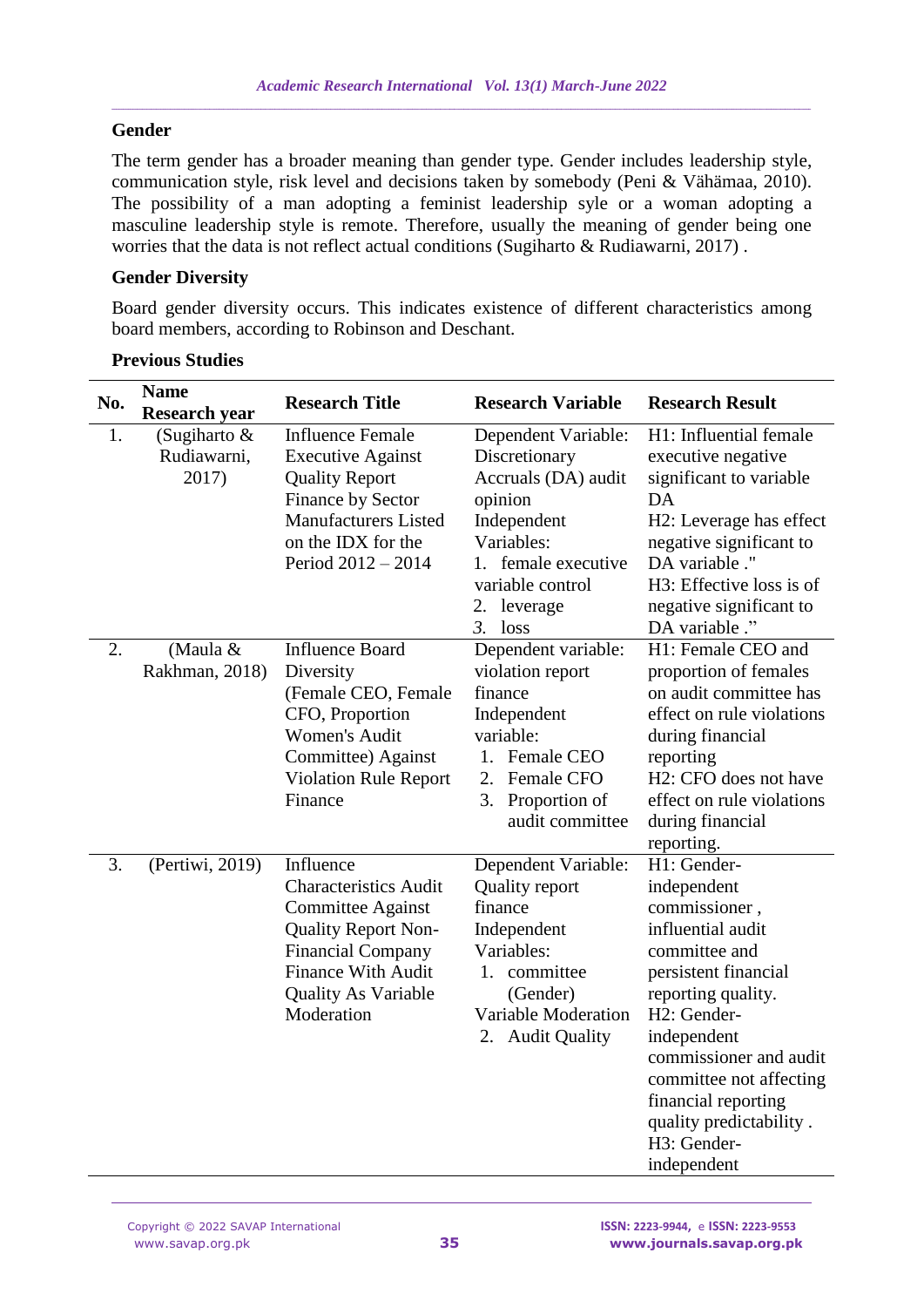|                  |                 |                                                                                                                  |                                                                                                                                          | commissioner and<br>influential audit<br>committee to quality<br>report finance (value)<br>conservatism<br>H4: Gender-<br>independent<br>commissioner and<br>influential audit<br>committee to quality<br>financial reporting<br>(value) accuracy time<br>(timeline)<br>H5: Audit quality (big<br>four) can be moderate<br>commissioner-<br>independent, gender<br>and influential audit<br>committee to financial |
|------------------|-----------------|------------------------------------------------------------------------------------------------------------------|------------------------------------------------------------------------------------------------------------------------------------------|--------------------------------------------------------------------------------------------------------------------------------------------------------------------------------------------------------------------------------------------------------------------------------------------------------------------------------------------------------------------------------------------------------------------|
| $\overline{4}$ . | (Israini, 2020) | <b>Influence of Female</b><br><b>CEO</b> on Quality<br><b>Report Finance:</b><br>Preference Risk As<br>Moderator | Dependent Variable:<br><b>Quality Report</b><br>Finance<br>Independent<br>Variables:<br>Gender-Variable<br>1.<br>Moderation<br>2. R risk | reporting quality<br>H1: Female directors<br>have no impact on<br>financial reporting<br>quality (value)<br><b>Discretionary Accruals</b><br>H2: Female CEOs have<br>positive impact on<br>financial reporting<br>quality (audit opinion)<br>H3: Preferences risk<br>could moderate<br>influence of female<br>CEOs on financial<br>reporting quality.                                                              |

## **RESEARCH MODEL**



# **Study Limitations**

After research and evaluation were conducted, to results so scale dummy measurement is less measurement so good so that result in variable X is not relate direct to variable Y.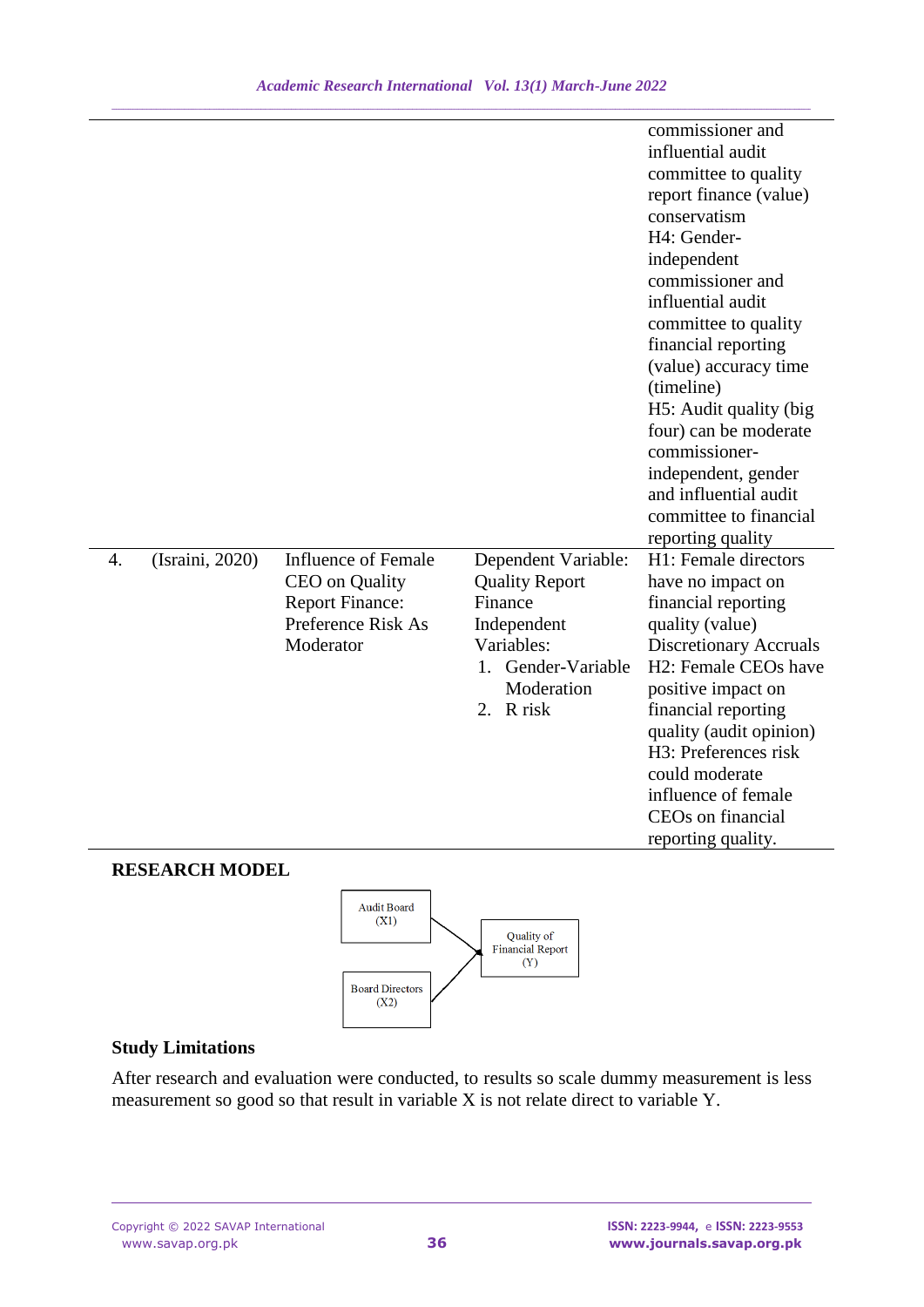## **STUDY METHOD**

## **Study Type**

This study is research in accountancy, finance and auditing with a quantitative paradigm. It uses test influences of variables with logistic regression test tool.

#### **Operational Definitions of Variables**

| No. | <b>Variable</b>  | <b>Operational</b><br>definition                                           | <b>Indicator</b>                   | <b>Measuring</b><br><b>Tool</b>                                 | <b>Reference</b>                               |
|-----|------------------|----------------------------------------------------------------------------|------------------------------------|-----------------------------------------------------------------|------------------------------------------------|
| 1   | Gender           | "Difference between"<br>women and men                                      | Women,<br>audit<br>committee       | Variable dummy<br>No woman $= 0$<br>Women $= 1$                 | (Indonesia,<br>2017)<br>(Maula $&$<br>Rakhman, |
|     |                  |                                                                            | Women,<br>board of<br>directors    | Variable dummy<br>No woman $= 0$<br>Women $= 1$                 | 2018)                                          |
| 2   | Opinion<br>audit | "The audit opinion"<br>is in opinion<br>paragraph in the<br>audit report." | Opinion<br>given by the<br>auditor | Variable dummy<br>$WTP$ Opinion $=$<br>Non-WTP<br>opinion $= 0$ | (Arens <i>et.</i> )<br>al., 2015)              |

The operational definitions of variables are presented below:

## **Population and Sample**

The study population is all companies listed on the Indonesia Stock Exchange for the period 2018 – 2020. The sample total is derived from characteristics possessed by the population (Sugiyono, 2015) . Sample determination uses the purposive sampling method, with sample election including criteria (Sugiyono, 2015) . Defined criteria in sample determination are:

- a) Companies registered consecutively in the 2018-2020 period.
- b) Complete reports presented from 2018 2020.

| No.                  | Criteria                                                                  | Company tally |
|----------------------|---------------------------------------------------------------------------|---------------|
| 1.                   | Companies listed during the period $2018 - 2020$ .                        | 193           |
| 2.                   | Inconsistent published company annual reports for the<br>period 2018-2020 | 183           |
|                      | Number of samples                                                         | 10            |
| Years of observation | 3                                                                         |               |
|                      | Number of observation samples                                             | 30            |

Samples are categorized into two groups based on later audit report quality proxied with audit opinion on the type of audit opinion received, namely companies that received a fair opinion without exception and those which got non-qualified audit opinions without exception. Distribution of sample companies is based on receipt of the auditor's opinion.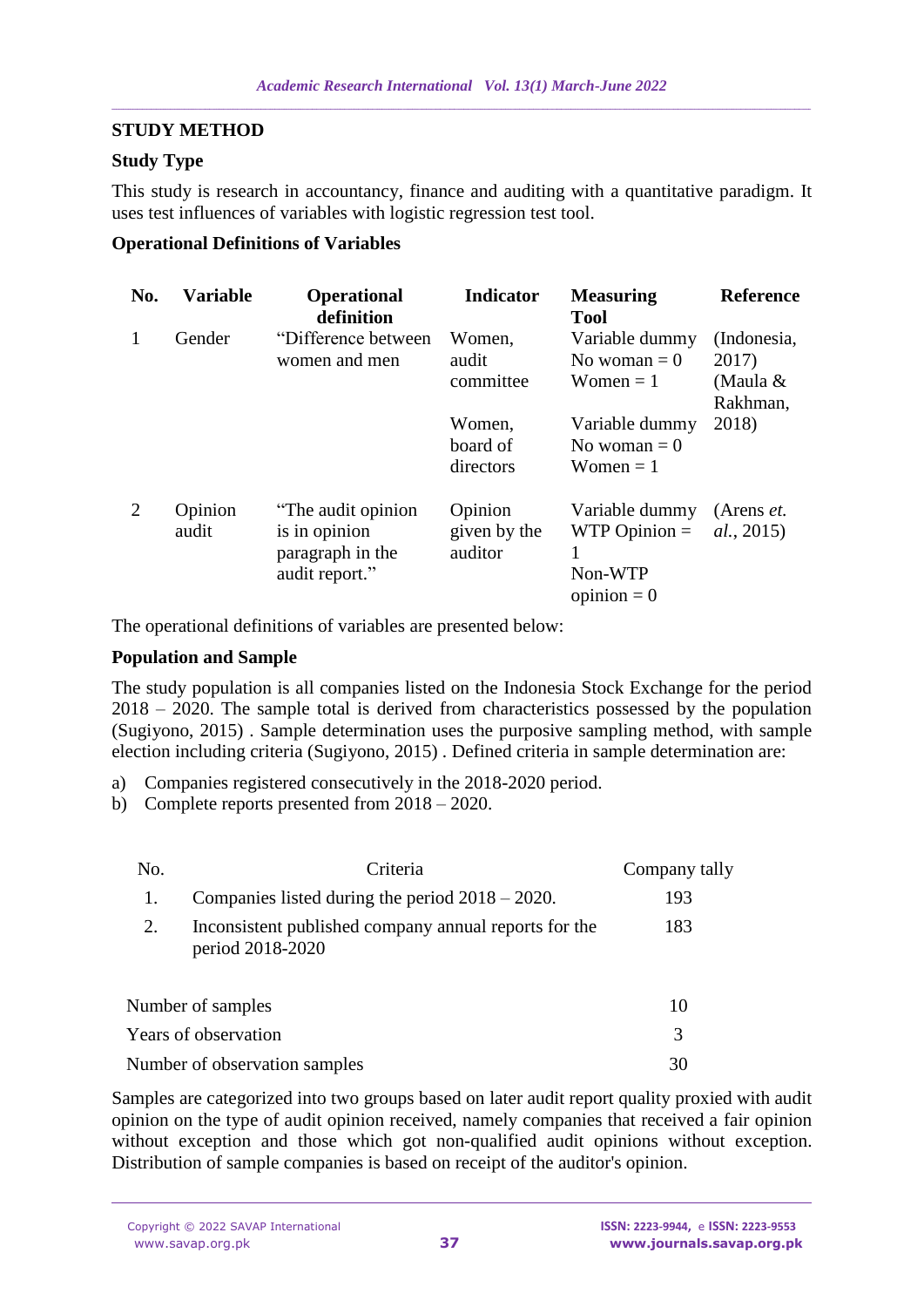| Opinion    |      |      | Year |
|------------|------|------|------|
|            | 2018 | 2019 | 2020 |
| <b>WTP</b> | 10   | 10   |      |
| N WTP      | 0    |      |      |
| Total      | 10   | 10   | 10   |

Distribution table of sample companies based on audit opinion

#### **Data Types and Sources**

This quantitative study and data collection carried out to collect data in this study is the method of documentation. Method of documentation collection includes sourcing data from recorded notes and financial statements obtained from the Indonesian Stock Exchange website. This secondary data consists of reports, company annual reports and auditor's independent reports.

## **Data Analysis Techniques**

Data analysis was done by using logistic regression because the dependent variable is quality. Proxied financial reports with variable audit opinion uses qualitative data by measuring dummy variables and independent variables are a combination of metric and non-metric (Ghozali , 2016). Ghozali (2016) states that "logistic regression is used to test whether the probability of the occurrence of the dependent variable can be predicted with the independent variable and logistic regression does not require the assumption of normality" data on the independent variable. The logistic regression model used is shown by the equation:

ln  $\frac{OA}{1-OA} = \alpha + \beta_1$  board gender audit committee +  $\beta_2$  genders of the board of directors

Description =

 $\ln \frac{OA}{1-OA}$  = probability to get auditor's opinion

 $\alpha$  = constant

 $\beta$  = regression coefficient

Gender  $=$  type sex

according to Ghozali (2016) The stages in logistic regression testing are as follows:

## *1. Assessing the Overall Model*

This test is used to assess whether the "hypothesized" model fits or not with the data. The hypotheses for assessing model fits are:

- a. Ho: The hypothesized model fits the data
- b.  $H_1$ : The hypothesized model does not fit the data

The assessment of "the whole model is carried out by comparing the value between 2 log likelihood (-2LL) at the beginning (block number  $= 0$ ) where the model includes a constant with a value of  $-2 \log$  likelihood  $(-2LL)$ " at the end (block number = 1) where the model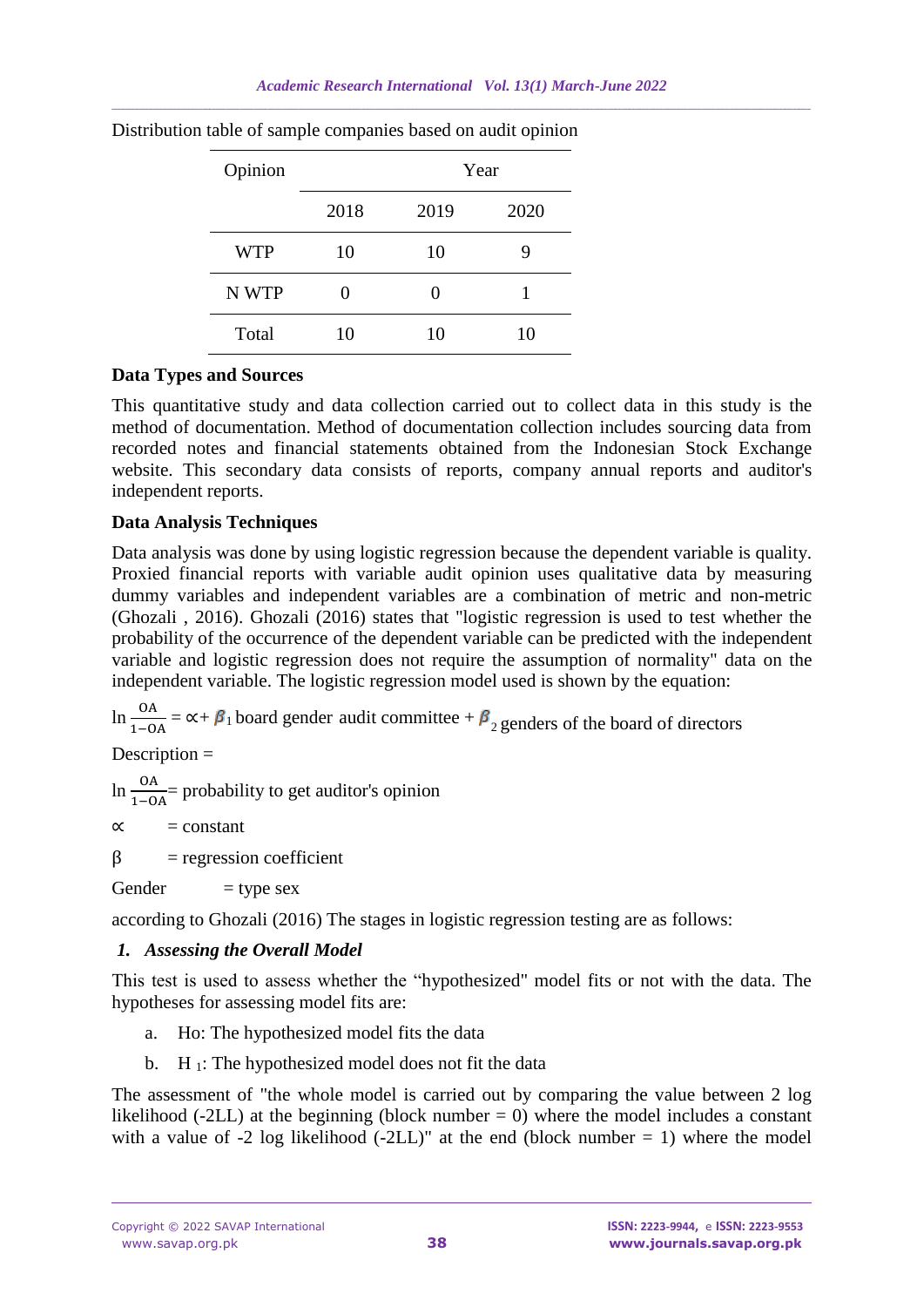includes constants and independent variables. If the value of -2LL Block number  $= 0$  > from the value of  $-2LL$  Block number  $= 1$  this indicates a good regression result (Ghozali, 2016).

## *2. Determinant Coefficient (Naglkerke R Square)*

"The value of R Square shows how much the independent variable is able to explain and influence the dependent variable." The value of R Square is between 1 to 0, if the value is close to 1, the model will be considered the more goodness of fit, if the value is close to 0 then the model is considered not goodness of fit (Ghozali, 2016) .

## *3. Assessing the Feasibility of the Regression Model*

The feasibility of this logistic regression model was assessed using Hosmer and Lemeshow's Goodness of Fit Test. Hosmer and Lemeshow's goodness of fit test will be the null hypothesis that the empirical data will fit or not fit the model. The results according to Ghozali (2016) :

- a. If the statistical value of Hosmer and Lemeshow's Goodness of Fit Test is equal to or less than 0.05, the null hypothesis is rejected, meaning that there is a significant difference between the model and the observed value.
- b. If the statistical value of Hosmer and Lemeshow's Goodness of Fit Test is greater than 0.05, the null hypothesis cannot be rejected, meaning that the model is able to predict the value of its observations.

## **Descriptive Statistics**

Descriptive statistical tests provide a description of the data seen from the average value (mean), standard deviation (standard deviation), variance (variance), minimum value, maximum value, sum, range (Ghozali, 2016) .

#### **Descriptive Statistics**

|                           | N  | Range Min. |      | Max. | Sum Mean | Std.<br>Error                                           | Std.<br>Deviation Variance |       |
|---------------------------|----|------------|------|------|----------|---------------------------------------------------------|----------------------------|-------|
| Board of<br>Commissioners | 30 | 1.00       | 0.00 | 1.00 |          | $6.00\,0.2000\,\big \frac{0.0742}{8}\big $              | 0.40684                    | 0.166 |
| <b>Board of Directors</b> | 30 | 1.00       | 0.00 | 1.00 |          | 8.00 0.2667 $\begin{array}{ c} 0.0821 \\ 2 \end{array}$ | 0.44978                    | 0.202 |
| QualityLK                 | 30 | 1.00       | 0.00 | 1.00 |          | $29,00\,0.9667\Big \frac{0.0333}{3}\Big $               | 0.18257                    | 0.033 |
| Valid N (listwise)        | 30 |            |      |      |          |                                                         |                            |       |

## **Test Hypothesis**

This study uses a logistic regression test to test both research hypothesis and get a significance level of 95%. The first step in testing the hypothesis is to test the feasibility of the regression model using Hosmer and Lemeshow. The results obtained from these tests are as follows: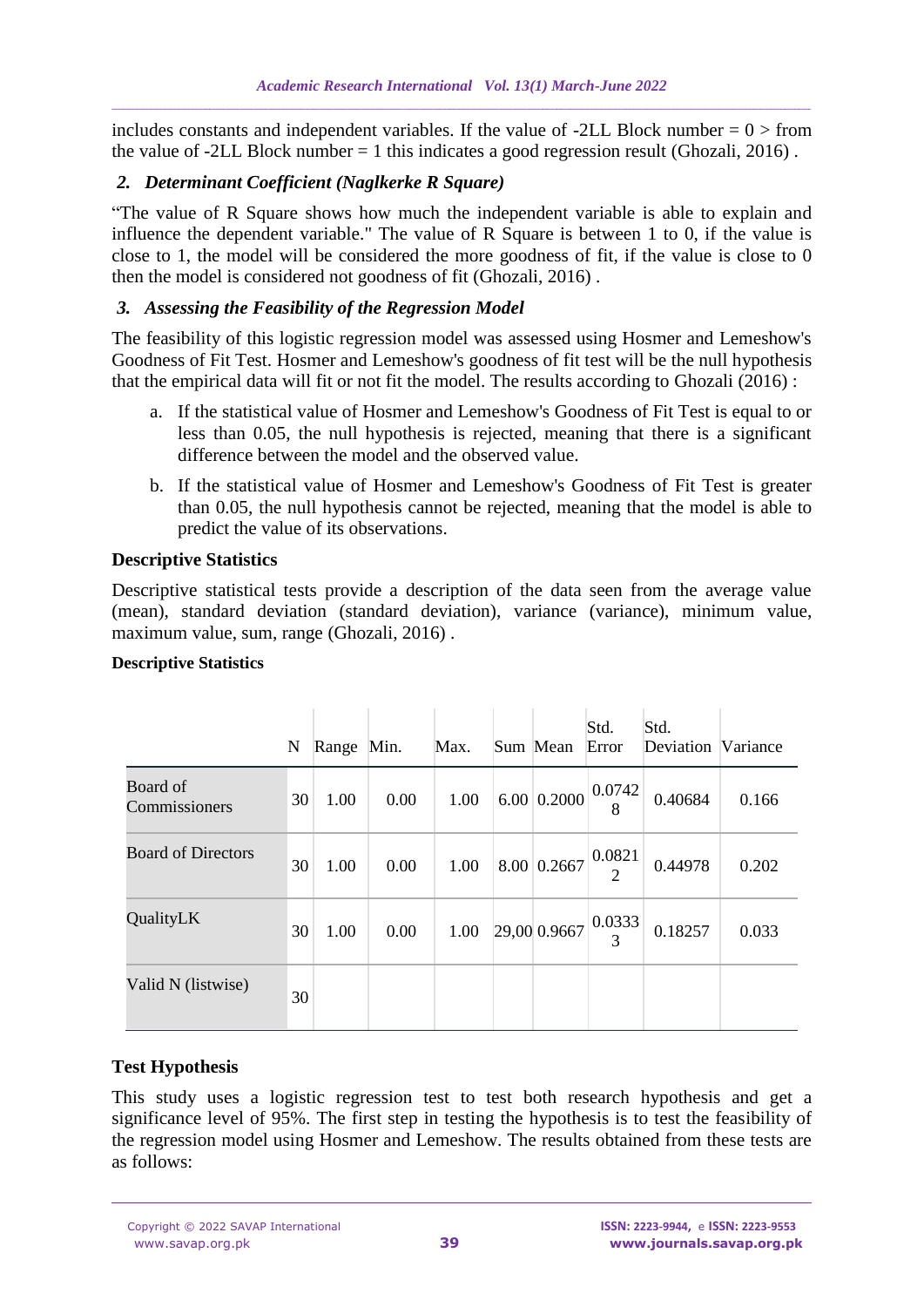| Troshiel and Lemeshow Test |            |    |       |  |  |  |  |  |
|----------------------------|------------|----|-------|--|--|--|--|--|
| <b>Step</b>                | Chi-square | df | Sig.  |  |  |  |  |  |
|                            | 0.000      |    | 1,000 |  |  |  |  |  |

**Hosmer and Lemeshow Test**

# Source: SPSS Output, 2021

The Hosmer and Lemeshow table shows a significance value of 1.00 where a regression model is said to be feasible if the Hosmer and Lemeshow significance value is 0.05, so it can be concluded that the null hypothesis is accepted, which means the model fits the data.

The second step is to test the overall model (Overall Model Fit Test) to assess the hypothesized model is fit or not with the data. The results obtained from these tests are as follows:

#### **Overall Model Fit Test**

| $\frac{1}{2}$ |                    |              |  |  |  |  |  |
|---------------|--------------------|--------------|--|--|--|--|--|
|               |                    | Coefficients |  |  |  |  |  |
| Iteration     | -2 Logs Likelihood | Constant     |  |  |  |  |  |
| Step $01$     | 12,361             | 1,867        |  |  |  |  |  |
| 2             | 9,244              | 2,734        |  |  |  |  |  |
| 3             | 8,792              | 3,217        |  |  |  |  |  |
| 4             | 8,769              | 3,357        |  |  |  |  |  |
| 5             | 8,769              | 3,367        |  |  |  |  |  |
| 6             | 8,769              | 3,367        |  |  |  |  |  |

#### **Iteration History a,b ,c**

Source: SPSS Output, 2021

Overall model fit test table shows the value of  $-2LogL$  at the beginning (block number = 0) of 12,361 while the value of -2LogL at the end (block number = 5) is 8,769. The initial -2LogL value is greater than the final -2LogL, so it can be concluded that the hypothesized model fits the data.

The third step is testing the coefficient of determination (Nagelkerke's R Square Test) to find out how much the combination of independent variables is able to explain dependent variable. The results obtained from these tests are as follows:

#### **Nagelkerke's R Square Test**

#### **Model Summary**

| <b>Step</b> | $-2$ Logs<br>likelihood | R Square | Cox & Snell Nagelkerke R<br>Square |  |
|-------------|-------------------------|----------|------------------------------------|--|
|             | $7.724$ <sup>a</sup>    | 0.034    | 0.135                              |  |

#### Source: SPSS Output, 2021

The table of Nagelkerke's R Square T Test shows the value of Nagelkerke's R Square of 0.135, which means 13.5% of the variables quality report finance that is influenced by the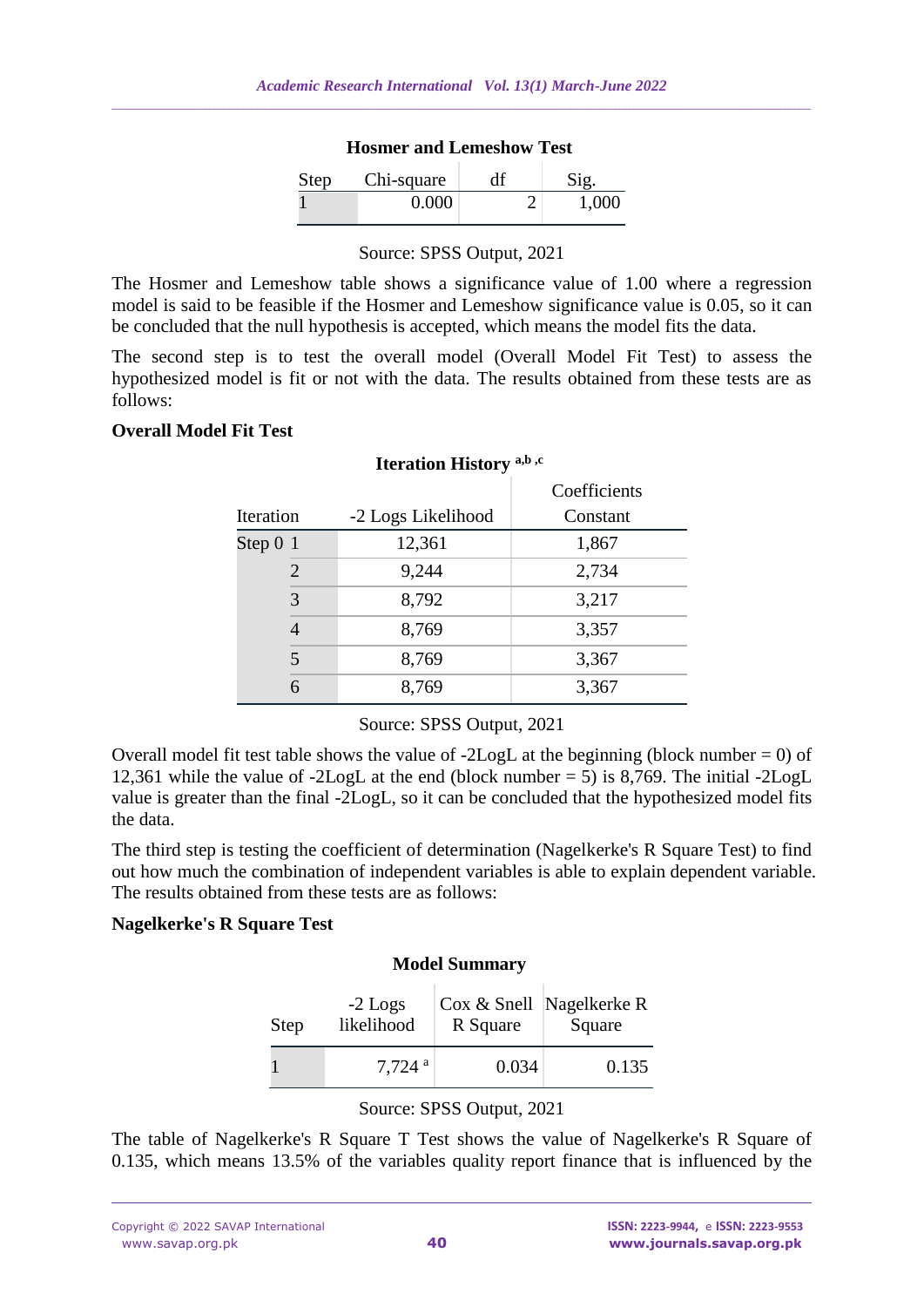independent variable, namely gender equality. Meanwhile, 86.5% of financial report quality is influenced by other independent variables outside of this study.

The fourth step is to carry out simultaneous testing (Omnibus Test Of Model Coefficient) to test whether the independent variables simultaneously affect the dependent variable. The results obtained from this test are as follows:

|        |              | Chi-square | df | Sig.  |
|--------|--------------|------------|----|-------|
| Step 1 | <b>Step</b>  | 1.045      |    | 0.593 |
|        | <b>Block</b> | 1.045      |    | 0.593 |
|        | Model        | 1.045      |    | 0.593 |

# **Omnibus Tests of Model Coefficients**

Source: SPSS Output, 2021

The omnibus test of model coefficient table shows a significance value of 0.593 where the significance level is above 0.05 so that it can be concluded that the independent variables used together or at least one of the independent variables used do not have an effect on the dependent variable.

#### **DISCUSSION OF RESEARCH RESULTS**

#### **Variables in the Equation**

|  |                                    |        |           |       |    |       |              | 95% CIfor<br>EXP(B) |       |
|--|------------------------------------|--------|-----------|-------|----|-------|--------------|---------------------|-------|
|  |                                    | B      | <b>SE</b> | Wald  | df | Sig.  | Exp(B)       | Lower               | Upper |
|  | Step 1 a Board of<br>Commissioners | 17,845 | 15460,354 | 0.000 |    | 0.999 | 56240592,360 | 0.000               |       |
|  | Board of<br><b>Directors</b>       | 17,996 | 13611,939 | 0.000 |    | 0.999 | 65394656,128 | 0.000               |       |
|  | Constant                           | 2,833  | 1.029     | 7.581 |    | 0.006 | 17,000       |                     |       |

## Source: SPSS Output, 2021

Based on the table above, the following logistic regression equation is obtained:

$$
\ln \frac{OA}{1 - OA} = 2.833 + 17.845 \text{KA} + 17.996 \text{DR}
$$

Description:

ln  $\frac{0A}{1-OA}$  = quality report proxied finance with auditor's opinion  $\alpha$  = constant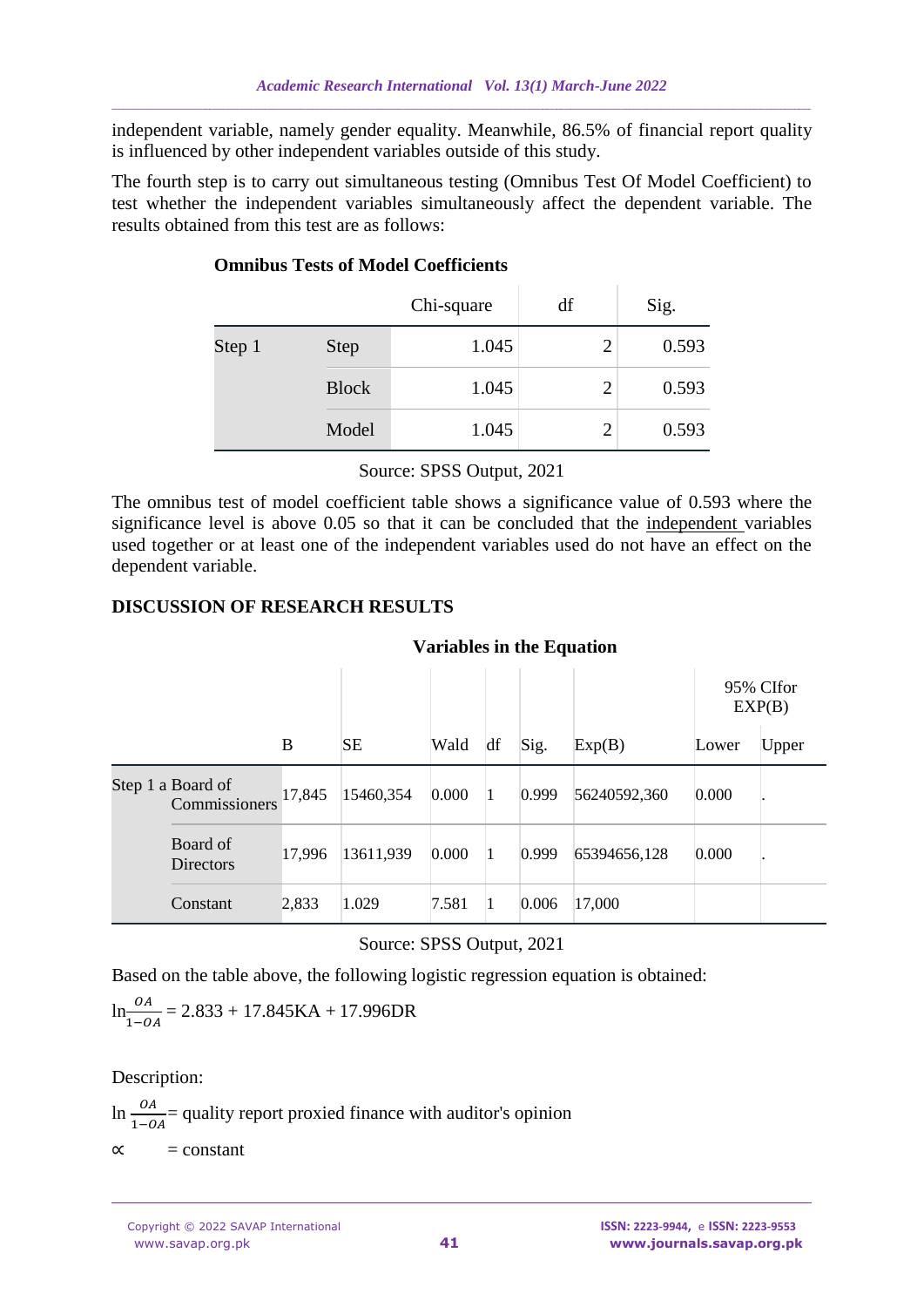$KA =$  dummy variable, value is 1 if women are on committee audits, and value is 0 if no women are on the committee audits.

 $DR =$  dummy variable, value is 1 if women is on board of directors, and value is 0 if no women are on board of directors

## **Influence of Gender Equality in Audit Committees on Financial Reporting Quality**

Gender equality variables represented by the audit committee shows a positive regression coefficient of 17.845 with a significance level of 0.999, which means it is greater than 0.05. Because the significance level is greater, the hypothesis is not successfully supported so it can be said that the gender equality variable of the audit committee does not influence financial reporting quality.

Law no. 1 of 2017, article 5, "everyone has the right" in acceptance, placement, education and training as well as promotions at all levels". The Ministry and Empowerment maintains that women be given equal opportunities in every company. On research this researched positions or discussed is gender on the audit committee board and the board of directors from 10 sample companies that have been studied between 2018 and 2020 only. There are 2 companies that placed a single woman on audit committee boards on which 2 men sat, namely SMGR and JPFA, if linked with

This study cannot support UET theory. On result study this known if the audit committee board does not own influence to opinion issued by the auditor. There is no difference between male and female audit committee boards regarding corporate outcomes. A possible cause is because there are still too few women on audit committee boards. These research results are in line with this study (Peni & Vähämaa, 2010; Israini, 2020).

## **Influence of Gender Equality among Boards of Directors on Financial Reporting Quality**

Gender equality variables represented by the board of directors shows a positive regression coefficient of 17.996 with a significance level of 0.999, which means it is greater than 0.05. Because the level of significance is greater, the hypothesis is not successfully supported so that it can be said that the gender equality variable on the board of directors has no influence on financial reporting quality.

Based on 10 samples of companies that have been studied from 2018 to 2020, there are 3 companies that placed women on the board of directors: SMGR, NIKL and SIPD.

This study cannot support UET theory. On result study this known if the audit committee board does not influence the auditor's opinion. There is no difference between male and female audit committee boards regarding corporate outcomes. A possible cause is because there are still too few women on audit committee boards. These research results are in line with this study.

## **RESULTS AND DISCUSSION**

Standard finance report contained in PSAK no. 1, 2, 3 and 4. This shows financial reporting performance quality by a company. Based on prior studies, there is a number of influencing factors. One factor suspected own influence of financial reporting quality is gender equality represented by the audit committee and the board of directors in a company.

The data that will be used in this study are manufacturing companies listed on the Indonesia Stock Exchange for the period 2018 -2020. Data was collected companies' annual reports. A